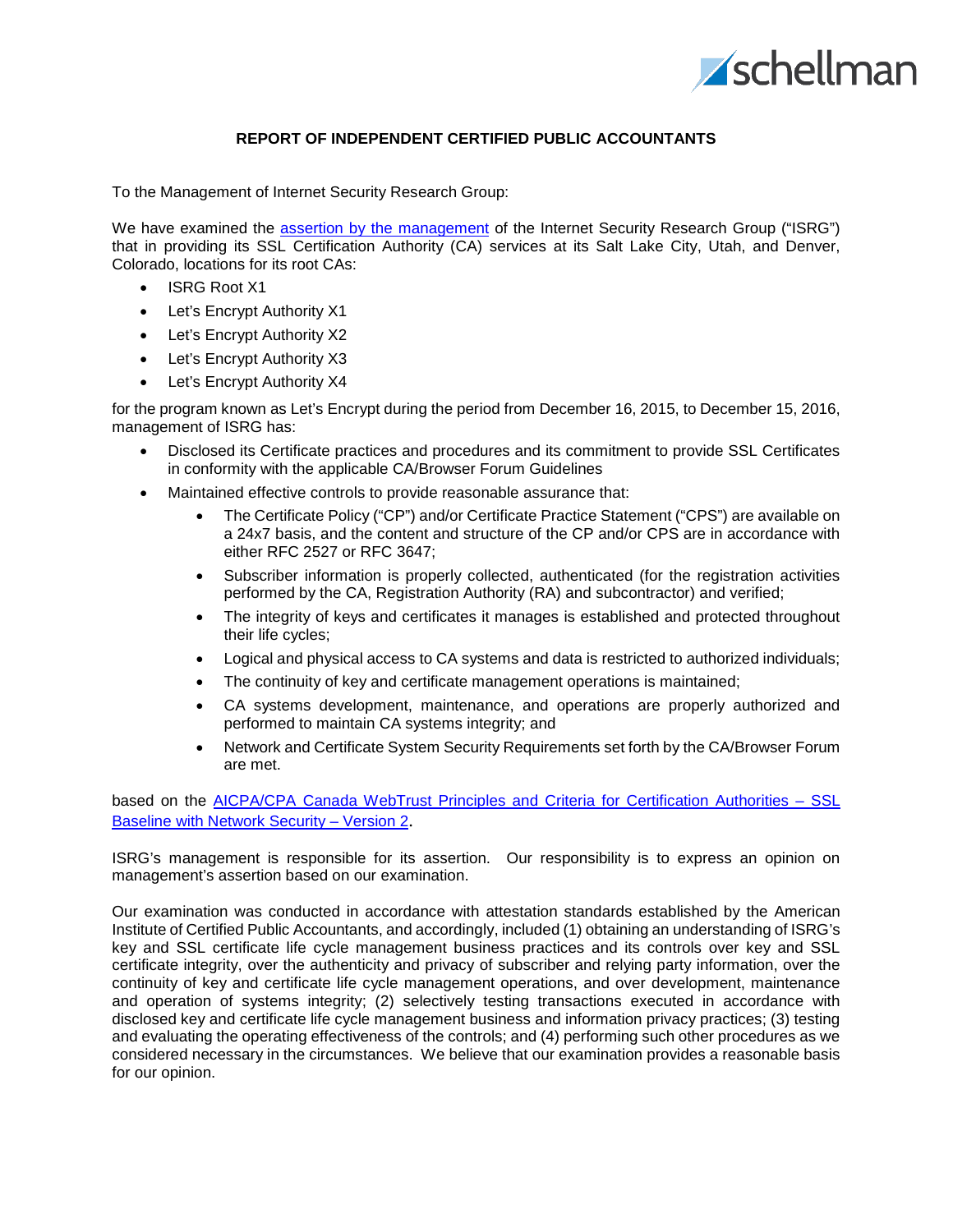In our opinion, during the period from December 16, 2015, to December 15, 2016, ISRG's management's assertion, as set forth in the first paragraph, is fairly stated, in all material respects, based on the [AICPA/CPA Canada WebTrust Principles and Criteria for Certification Authorities –](http://www.webtrust.org/homepage-documents/item79806.pdf) SSL Baseline with [Network Security –](http://www.webtrust.org/homepage-documents/item79806.pdf) Version 2.

Because of inherent limitations in controls, errors or fraud may occur and not be detected. Furthermore, the projection of any conclusions, based on our findings, to future periods is subject to the risk that (1) changes made to the system or controls, (2) changes in processing requirements, (3) changes required because of the passage of time, or (4) degree of compliance with the policies or procedures may alter the validity of such conclusions.

The WebTrust seal of assurance for Certification Authorities on ISRG's website constitutes a symbolic representation of the contents of this report and it is not intended, nor should it be construed, to update this report or provide any additional assurance.

The relative effectiveness and significance of specific controls at ISRG and their effect on assessments of control risk for subscribers and relying parties are dependent on their interaction with the controls, and other factors present at external registration authorities, individual subscriber and relying party locations. We have performed no procedures to evaluate the effectiveness of controls at external registration authorities, individual subscriber and relying party locations.

This report does not include any representation as to the quality of ISRG's services beyond those covered by the [AICPA/CPA Canada WebTrust Principles and Criteria for Certification Authorities –](http://www.webtrust.org/homepage-documents/item79806.pdf) SSL Baseline [with Network Security –](http://www.webtrust.org/homepage-documents/item79806.pdf) Version 2, nor the suitability of any of ISRG's services for any customer's intended purpose.

Scheuman & Company, LLC

Schellman & Company, LLC Certified Public Accountants Tampa, Florida February 7, 2017